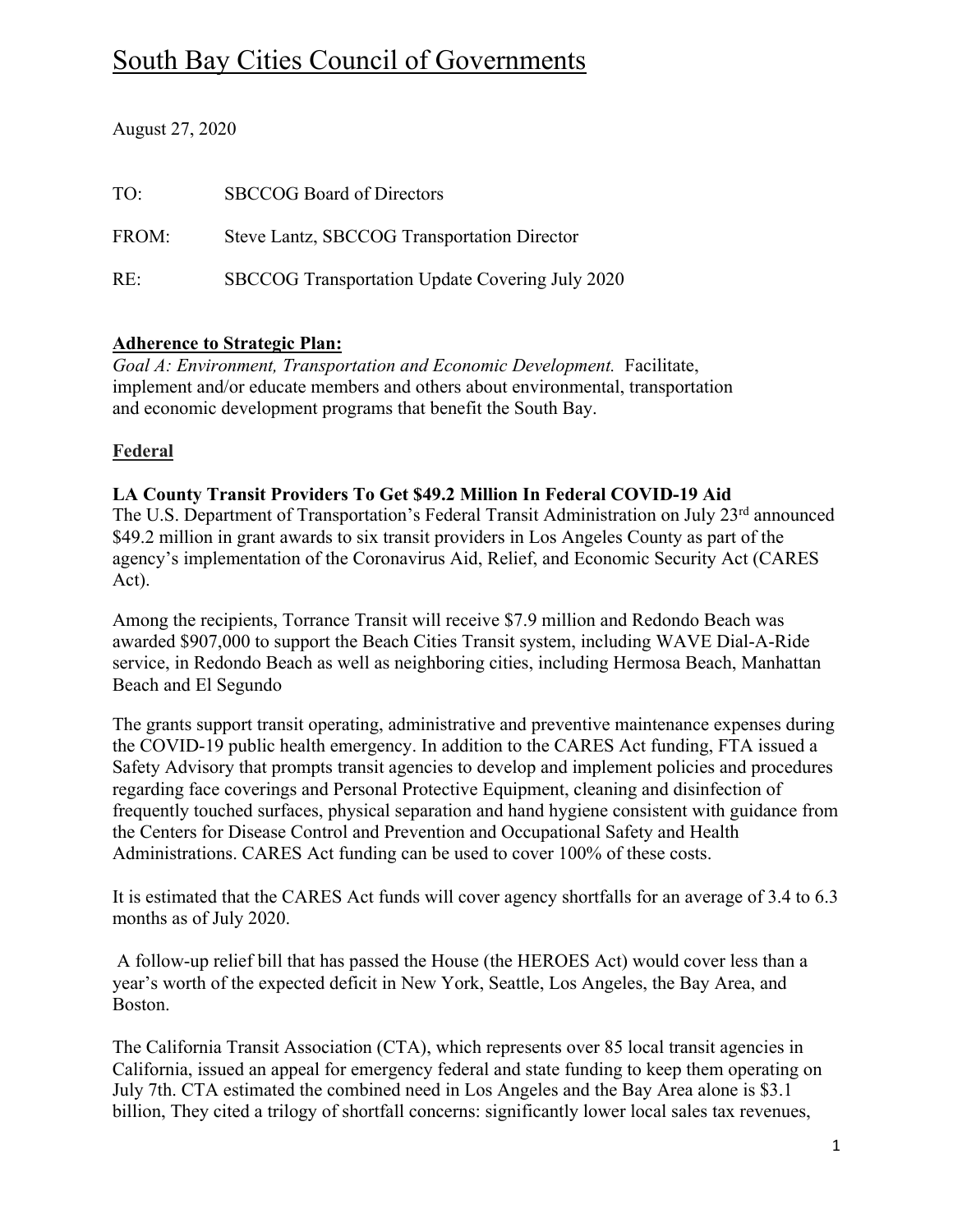reduced diesel excise taxes, the portion of the gas tax that helps pay for transit due to stay-athome orders, and the precipitous drop in ridership and fare revenues is expected to continue even as people slowly go back to work–if that happens.

#### **U.S. House of Representatives Approves Transportation Funding Bill for Fiscal Year 2021**

The U.S. House of Representatives approved by a vote of 217-197 the Federal Fiscal Year 2021 Transportation, and Housing and Urban Development (THUD) appropriations bill. The legislation passed as part of a five-bill package that also included Defense, Commerce, Justice, Science, Energy and Water Development, Financial Services and General Government, Labor, Health and Human Services, and Education.

The Senate has yet to consider or approve any of the 12 appropriations bills for FY21 which increases the likelihood of a short-term continuing resolution that would extend current funding levels beyond September 30, 2020 to avoid a government shutdown. The full text of the bill is available at: https://rules.house.gov/sites/democrats.rules.house.gov/files/BILLS-116HR7617- RCP116-60.pdf.

The White House Office of Management and Budget has issued a veto threat for the House Appropriations package through a Statement of Administration policy. Mentioned in the policy statement was the Administration's opposition to the inclusion of "new and excessive parameters and timelines" within the BUILD and other grant programs. Additionally, the Office of Management and Budget criticized language requiring passengers to wear face masks on public transportation, and stated that the California High-Speed Rail Project is a "case study in governmental dysfunction" while opposing language that would allow FRA to repurpose previously awarded federal funding for the project until legal challenges are resolved.

#### **COVID 19 Imperils Senate and House Approval Of Infrastructure Reauthorization Bills**

Politico reported on July 23<sup>rd</sup> that the House is steaming ahead with a surface transportation bill, wrapped inside a massive infrastructure package, and far outpacing the Senate, which has not made any progress since the core of its version of the bill (S. 2302) was marked up in its Environment and Public Works Committee almost a year ago. The current surface transportation act expires October 1, 2020.

The Senate Finance Committee's already-tough job of figuring out how to pay for the \$287 billion, five-year bill has been complicated even more by the coronavirus pandemic, which has foiled attempts to come up with accurate estimates for flagging gas tax receipts and Highway Trust Fundrevenues.

On July 21<sup>st</sup>, the House considered their \$1.5 trillion infrastructure package, H.R. 2. The House bill extends FY 2020 enacted funding levels through 2021 for federal-aid highway, transit and safety programs and reauthorizes several surface transportation programs for FY 2022-FY 2025. Though the surface transportation bill serves as the core vehicle, once complete, the bill also will fund vastly more than roads and bridges, encompassing housing, broadband, water issues and more.

However, HR 2 relies on a \$145 billion general fund transfer, inviting a debate about massive deficit spending that could also trip up progress on the bill and no one knows the impact of COVID 19 on revenues assumed to be available to fund the programs in the bill. The Congressional Budget Office told the Finance Committee an updated baseline revenue estimate could take months.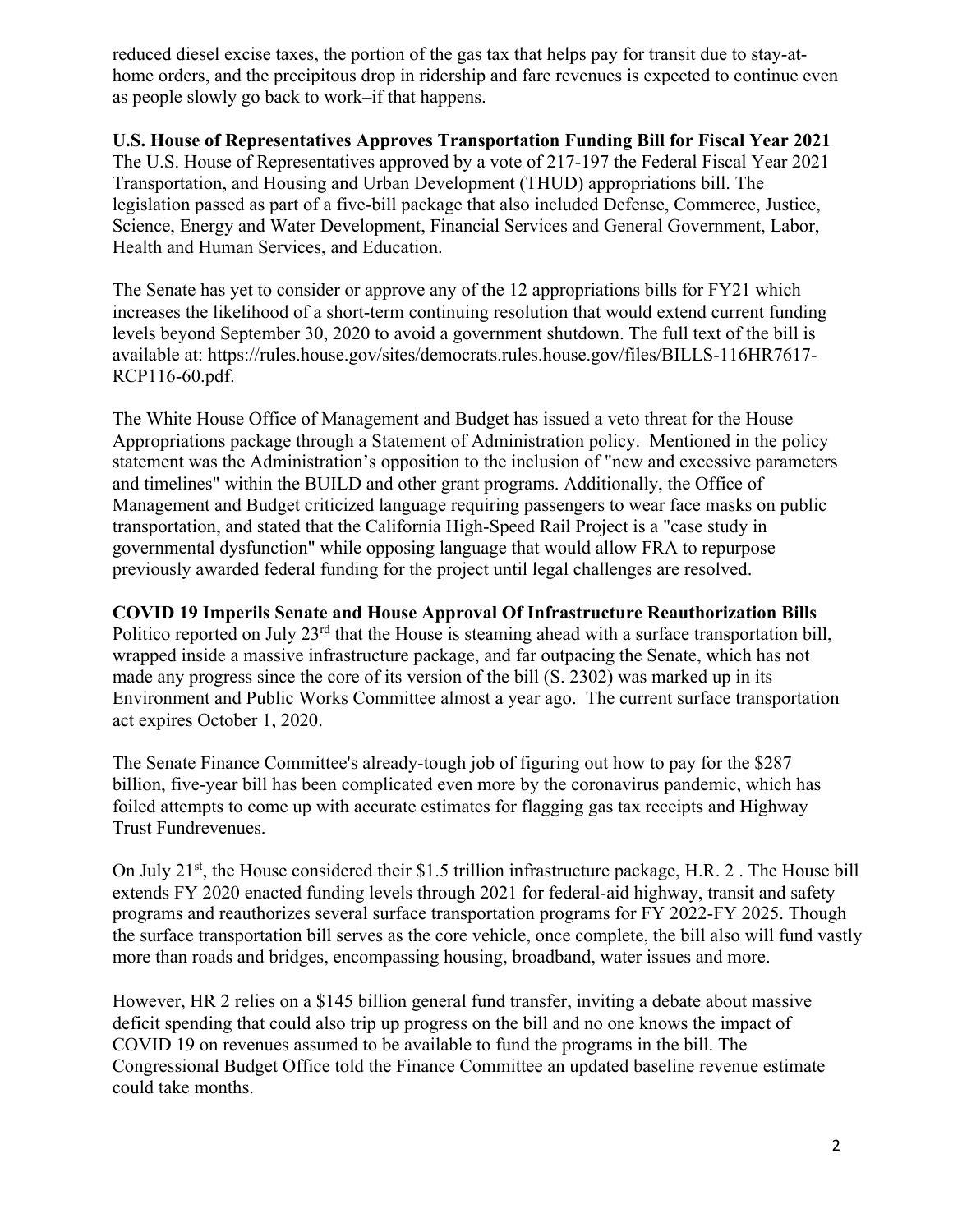Transportation program budgets are mostly dependent on local sales taxes, state and federal fuel taxes, and tolls. Since the COVID-induced decline in traffic volumes may also significantly reduce motor fuel tax and toll receipt revenues, the Federal government is being asked to fill the huge gap in transportation budgets across the country using Federal General Funds to supplement the nearly-insolvent Highway Trust Fund.

## **US Roads Nearly Back To Pre-Pandemic VMT Levels; Accident-Related Deaths Increase**

StreetLight Data and Boston Consulting Group (BCG) created a Trip Reduction Index in March 2020 to measure COVID19 lockdown policy adherence in each state, county and metropolitan area. The index found the national average in VMT dropped 72% from the beginning of March through April 7 (following Easter Sunday), but rural counties have now fully recovered to pre-COVID VMT levels while urban counties have reached 90% recovery.

The speed that people are traveling in private vehicles has also seen a concerning shift due to new roadway trends. The National Safety Council (NSC) recently reported the U.S. traffic fatality rate jumped 23.5% in May, compared to the year prior, despite VMT in that month dropping 25.5% amid stay-at-home orders.

#### **NACTO Releases Innovative Framework To Set Safe Speed Limits On City Streets**

The National Association of City Transportation Officials (NACTO), on July 22<sup>nd</sup> released an innovative, tested, and proven framework for setting safe speed limits for city streets. The framework, known as City Limits, was developed by a steering committee of NACTO's 86 member cities and transit agencies.

City Limits outlines how to use a safe systems approach to set speed limits in urban environments, in contrast to legacy methods (e.g. the 85th percentile) that often result in speeds that are inappropriately fast for urban environments. The framework outlines a three-method approach to speed limit setting that provides an alternative to percentile-based speed limit setting:

- 1. Setting default speed limits on many streets at once (such as 25 mph on all major streets and 20 mph on all minor streets),
- 2. Designating slow zones in sensitive areas, and
- 3. Setting corridor speed limits on high priority major streets, using a safe speed study, which uses conflict density and activity level to set context-appropriate speed limits.

The guidance ranges from step-by-step checklists for conducting activity level  $\&$  conflict density analyses, to nuanced metrics for documenting speeds that go beyond percentile-based speed setting practices. Context-sensitive speed limit setting means that safe speeds are chosen based on how a street is used, and the important functions it plays in a community.

The importance of safe speed limit setting has been underscored in recent months by effects from the coronavirus pandemic. As people traveled less during stay-at-home orders, speeds increased to even more unsafe levels. In May, traffic across the U.S. was 41% lower than pre-pandemic volumes, yet crashes only dropped 21%, meaning each trip was riskier.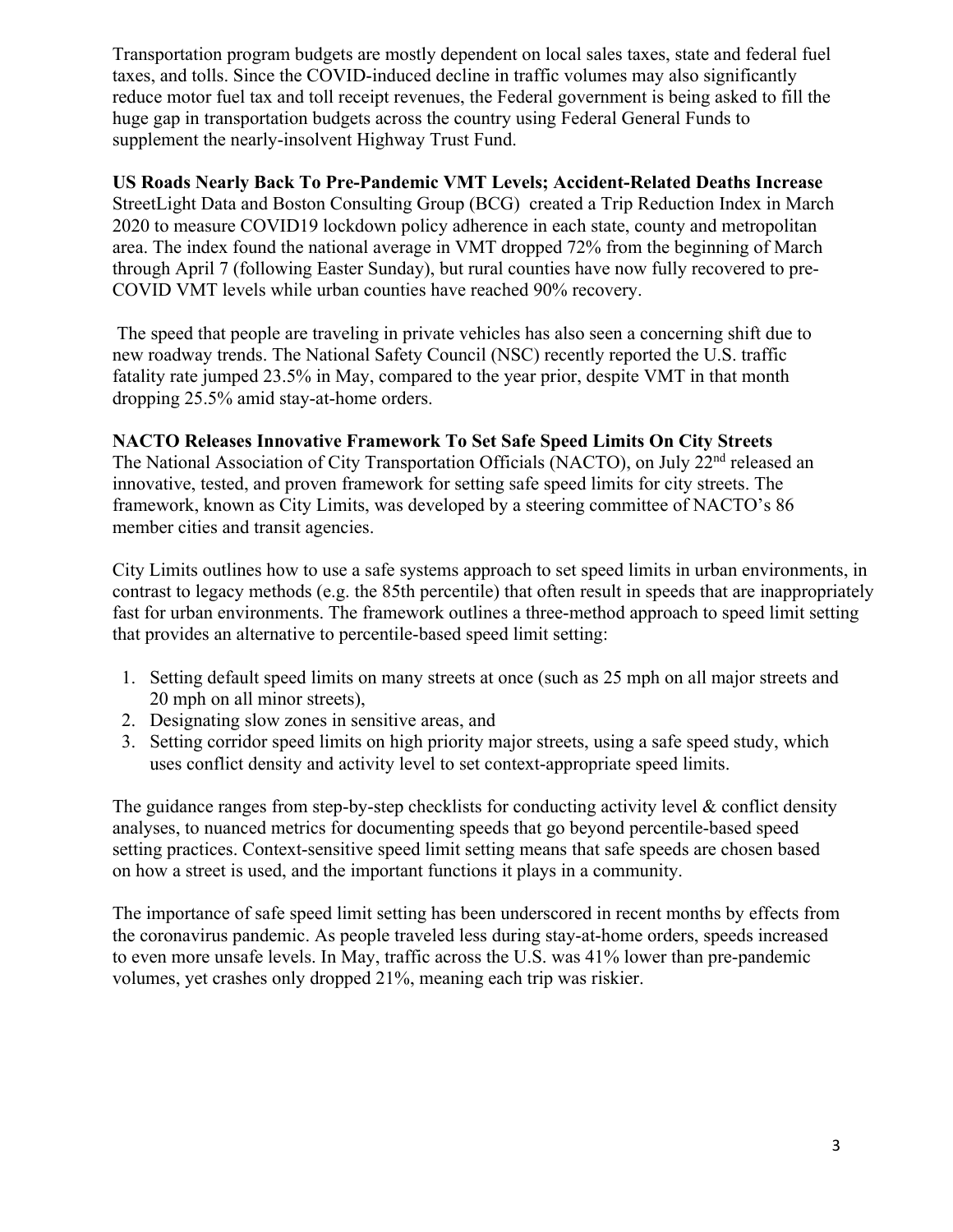## **State**

**CARB To Set 2030 Rideshare Vehicle Electrification Regulations; Companies Seek Subsidies** The California Air Resources Board (CARB) has proposed requiring that 60 percent of miles traveled by ride-hail passengers be in electric vehicles by 2030 and to get one-third of ride share drivers into electric vehicles by 2030. To which the ride-hail companies say (with some qualifications): Bring it on.

In 2018, only about 1 percent of those miles were in electric vehicles. California is the nation's top market for electric vehicles, but less than one in 10 cars sold in 2019 can plug in. To hit that 60 percent target, the Air Board estimates that one-third of ride-hail vehicles will have to be electric, and that the companies will need to push their highest-mileage drivers to switch to EVs. Earlier this year, Lyft pledged to electrify all of its drivers' vehicles by 2030. That's a challenge, because Lyft doesn't own those vehicles. So, it must convince drivers to buy electric vehicles, when the tech is still more expensive than gas-powered cars, and chargers still hard to come by.

How to do that? The rideshare companies are asking for a lot of government help—and money to accompany the proposed regulations. To make it work, LYFT says the ride-hail industry needs government help in the form of subsidies to help lower- and middle-income drivers buy EVs. (In Colorado and Massachusetts, the company receives tax credits when it introduces EVs into its fleet.) It needs more, cheaper, and faster charging stations. It needs to strike deals with utility companies, which could make it more affordable for drivers to charge up.

In California, companies like Uber and Lyft account for just about 1 percent of the vehicle miles traveled, and 1 percent of the greenhouse gas emissions from cars. So why is CARB targeting ride-hail companies? Because drivers have to travel between each ride, the average trip via ridehail produces 50 percent more emissions than the average car trip. Research in June 2020 also suggests that, because the average ride-hail vehicle in California travels much farther each day than other cars, electrifying a ride-hail car saves three times as much  $CO<sub>2</sub>$  as electrifying other cars.

#### **Caltrans Updates Plan to Support Biking, Walking, and Transit**

Caltrans set a goal in 2015 of safely tripling biking and doubling walking and transit trips by 2020. In June 2020, Caltrans requested, and received, a special funding reserve of \$100 million to add complete streets elements to ongoing highway projects. And in mid-July Caltrans released an updated Mode Share Action Plan, which includes a new list of priority actions focused on making biking and walking viable, safe modes of travel throughout the state. These include working with its twelve districts to identify projects that would receive some of the \$100 million reserve, establish an active transportation office within Caltrans, develop performance targets, help guide public engagement, complete Active Transportation Plans for each of the twelve districts, and update training for Caltrans engineers and planners on new complete streets requirements.

# **Region**

# **Metro Nextgen Bus Study: Upcoming Meetings And More Detail Online**

L.A. Metro is moving forward with its "NextGen" Bus Study on how to reorganize service. The agency will hold a series of online hearings throughout L. A. County in August about the proposed changes, which are scheduled for implementation starting in December. The first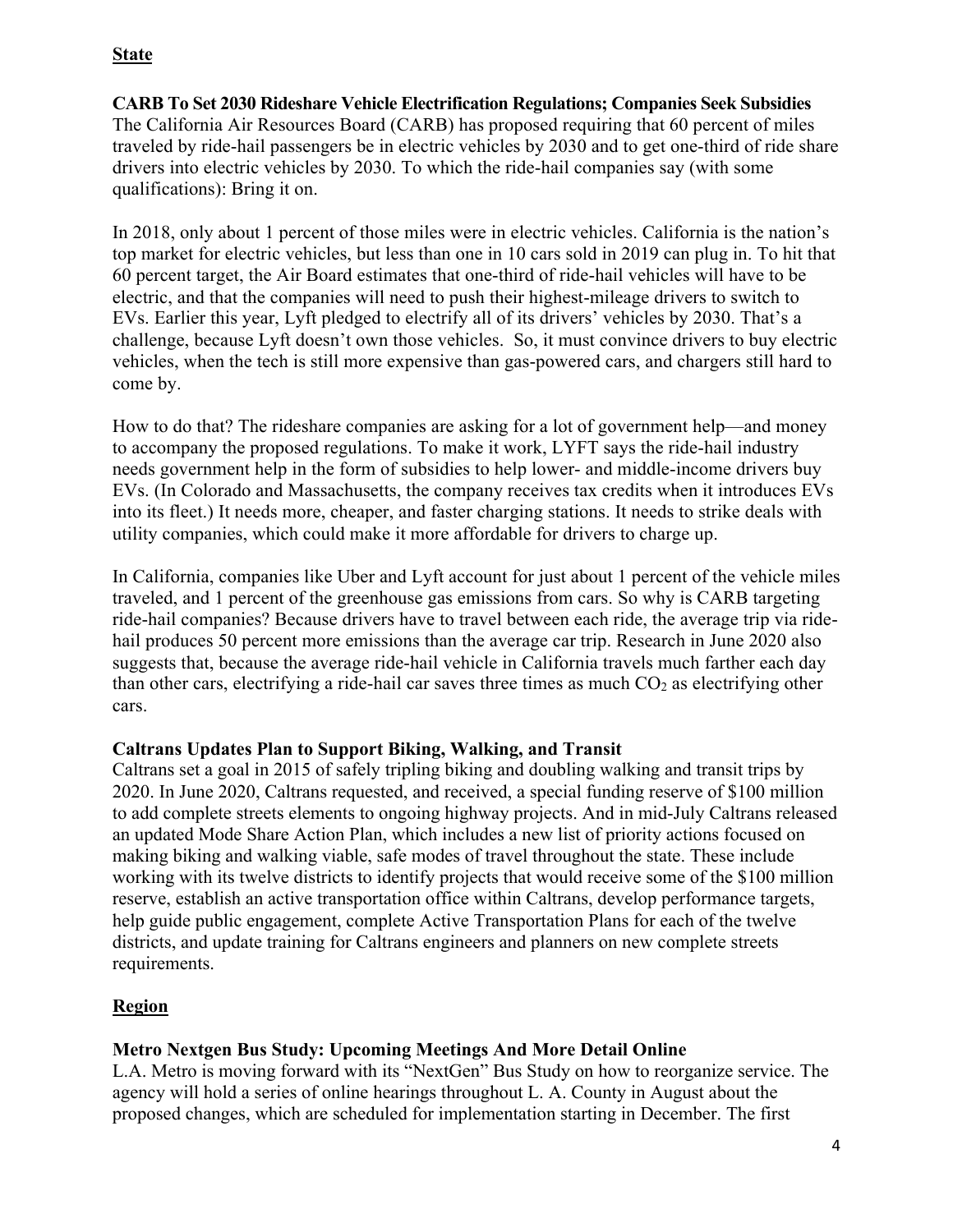virtual South Bay Service Council hearing will be held on Friday, August 14<sup>th</sup> beginning at 10:30 a.m. A second South Bay hearing will be held on August  $20<sup>th</sup>$  beginning at 6 p.m. More information is available at: https://www.metro.net/projects/nextgen/events/

### **L.A. Metro Prioritizing Unsolicited Proposals Related To COVID 19 Recovery**

As of July 31<sup>st</sup>, Metro's reported an average of 533,000 weekday boardings which is approximately 44% of Metro's pre-pandemic ridership. To better focus its attention on ridership recovery, Metro on July 7th updated guidance for its Unsolicited Proposal Policy to prioritize proposals related to the COVID-19 pandemic.

Four months into the COVID-19 pandemic, Metro has received nearly a dozen proposals responding to the health crisis, from new cleaning and disinfection methods to workforce protection measures and customer information tools. Metro says it is prioritizing consideration of proposals related to pandemic response, service relaunch and regional recovery that support efficient mobility in a changed world.

## **Draft Plan Released To Revamp Artesia/Aviation In North Redondo Beach**

Redondo Beach wants to turn a commuter route into a more pedestrian-friendly commercial hub to help the surrounding area catch up with the commercial redevelopment that's occurred in other areas of the city.

The draft Artesia and Aviation Corridors Area Plan, introduced to the city's Planning Commission on July 16<sup>th</sup>, details the possible transformation of the boulevards into the "Main Street of North Redondo". The newly imagined Artesia and Aviation Corridors would improve bicycle and transit access; add "streetlets" and "parklets," or permanent open spaces for gathering; accommodate outdoor dining and retail displays; reconfigure public parking; attract new businesses that better serve residents and attract visitors; and encourage private property redevelopment and reinvestment.

While funding for the project has not yet been determined, there are several options, such as a Business Improvement District, in which property owners pay a tax to pay for projects within the district's boundaries; parking meter fees; Parking Benefit Districts, in which on- and off-street parking revenue finances neighborhood improvements; or in-lieu parking fees, in which payments for certain parking spaces at a business go into a fund for future, larger parking facilities.

# **L.A. Courts Extend Grace Period On Traffic, Non-Traffic Infractions**

The presiding judge of Los Angeles County's Superior Court system on July 21<sup>st</sup> extended a 90day grace period for an additional 60 days on all traffic and non-traffic infraction tickets as a result of the coronavirus pandemic. The grace period is now in effect through Aug. 21st. More information can be found on the court's traffic web page at: www.lacourt.org/division/traffic/traffic2.aspx.

# **Trends**

# **How Drones Could Change Cities**

Drones, personal flying vehicles and air taxis may be part of our everyday life in the very near future. Drones and air taxis will create new means of mobility and transport routes. Drones will be used for surveillance, delivery and in the construction sector as it moves towards automation.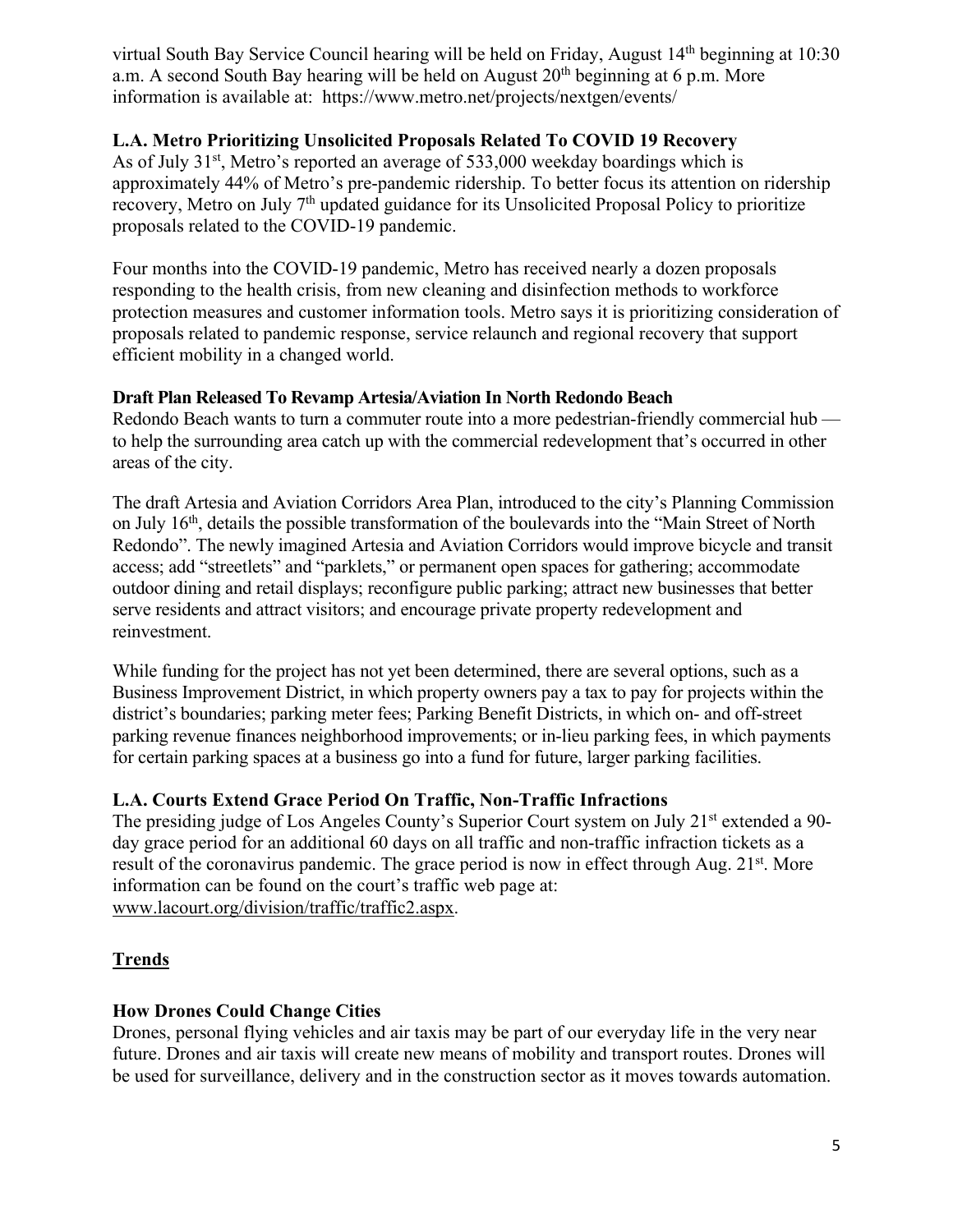The introduction of these aerial craft into cities will require the built environment to change dramatically. Drones and other new aerial vehicles will require landing pads, charging points, and drone ports. They could usher in new styles of building, and lead to more sustainable design.

In the public sector, drones are used in disaster response and by the fire service to tackle fires which could endanger firefighters. During the coronavirus pandemic, drones have been used by the police to enforce lockdown. Drones normally used in agriculture have sprayed disinfectant over cities.

Alongside drones, our future cities could also be populated by vertical takeoff and landing craft (VTOL), used as private vehicles and air taxis. A number of companies are developing eVTOL with electric multi-rotor jets.

The widespread adoption of drones and VTOL will lead to new architecture and infrastructure. Existing buildings will require adaptations: low-altitude air traffic control networks, landing pads, solar photovoltaic panels for energy efficiency, charging points for delivery drones, and landscaping to mitigate noise emissions. Neighborhoods will need to be transformed to include landing pads, airport-like infrastructure and recharge points. Drones and aerial vehicles can be part of a profound rethink of the urban environment. Drone infrastructure may also help the urban environment become more sustainable.

A study conducted by Airbus found that public concerns about VTOL use focused on the safety of those on the ground and noise emissions. The Airbus research found that of the cities surveyed, highest demand for VTOLs was in Los Angeles and Mexico City, urban areas famous for traffic and pollution.

Researchers at the University of Stuttgart have developed a re-configurable architectural roof canopy system deployed by drones. By adjusting to follow the direction of the sun, the canopy provides shade and reduces reliance on ventilation systems.

#### **Work-From-Home Culture Will Cut Billions Of Miles Of Driving, Or Not**

Back in in 2018 – in the pre-pandemic world – about 5% of the U.S. workforce teleworked from home. That changed dramatically with the onset of the COVID-19 pandemic; by May 2020 that number had jumped to about 35%. Tech giants Google, Facebook, Microsoft, Amazon and Twitter announced plans to extend teleworking well into the fall and possibly beyond. It's a sea change that will permanently alter the way America works – and how companies conduct business.

During the height of the pandemic in April, Americans sheltering at home drove 64% fewer miles and KPMG predicts as much as a 10% permanent reduction of the almost 3 trillion miles typically traveled every year with vehicle ownership declining to slightly less than two cars per household.

Their prediction assumes that the American public buys a car to commute to and from their job and to shop. If demand for both uses is reduced, the change in habits could result in roughly 1 million less sales of new cars and trucks annually. The National Automobile Dealers Association expects U.S. auto sales to plunge from an annual rate of 17 million to as low as 13 million this year. The upside of these changes is that the market for delivery vehicles is booming thanks to the surge in online shopping.

Meanwhile, reports from CNN and *U.S. News & World Report* indicate that citizens in urban areas are becoming more attracted to the idea of moving to a rural area due to a perceived higher